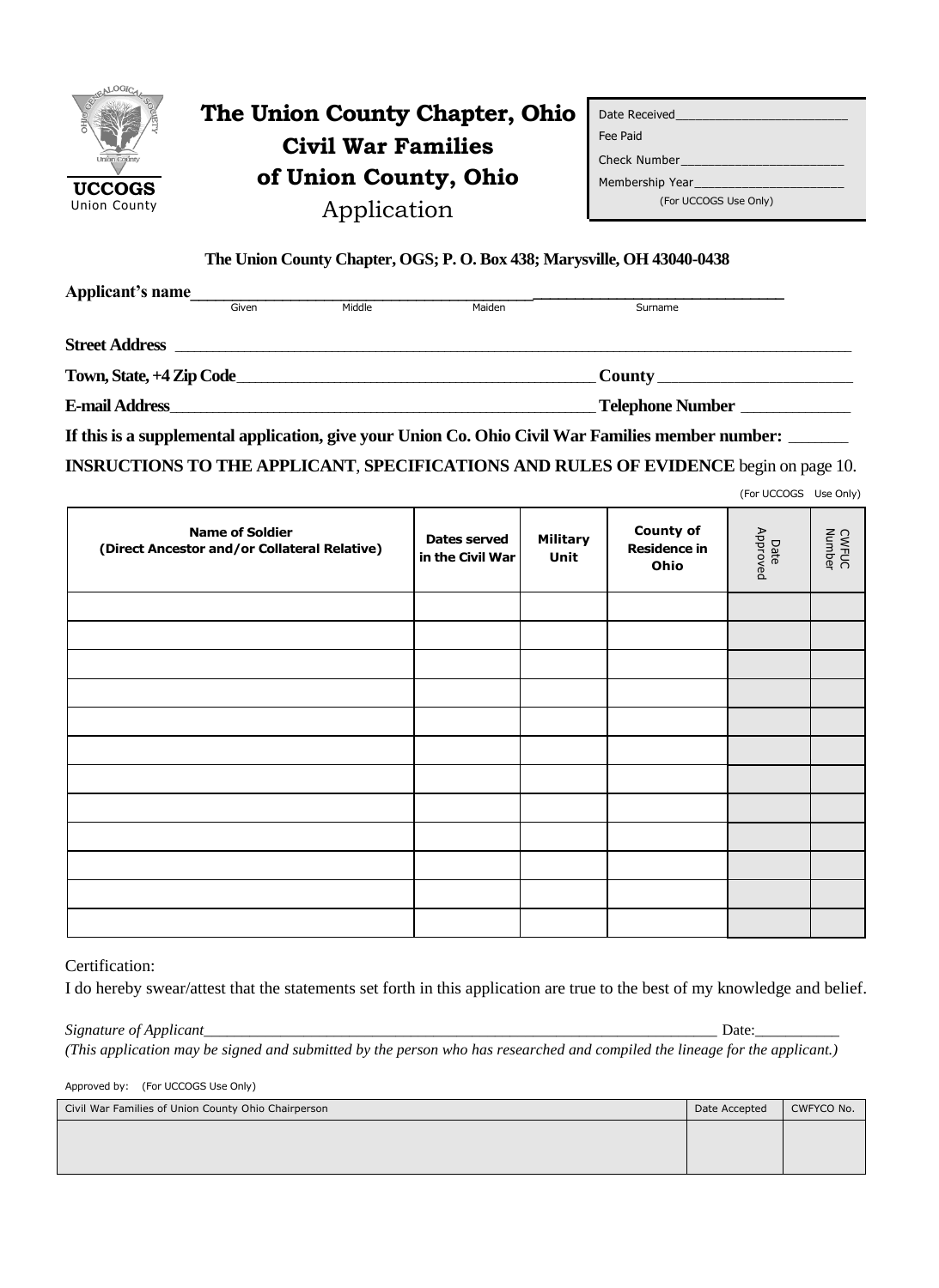## Civil War Families of Union County-Direct Ancestor Application

| Surname                                                                                                                                                                                                                                                                                                                                                                                                                                                                                                                                                                                                                                                                                                                                                                                                                                                                                                                                                                                                                                                                                                                                                                                                                                                                                                                                                                                                                                                                                                                                  |
|------------------------------------------------------------------------------------------------------------------------------------------------------------------------------------------------------------------------------------------------------------------------------------------------------------------------------------------------------------------------------------------------------------------------------------------------------------------------------------------------------------------------------------------------------------------------------------------------------------------------------------------------------------------------------------------------------------------------------------------------------------------------------------------------------------------------------------------------------------------------------------------------------------------------------------------------------------------------------------------------------------------------------------------------------------------------------------------------------------------------------------------------------------------------------------------------------------------------------------------------------------------------------------------------------------------------------------------------------------------------------------------------------------------------------------------------------------------------------------------------------------------------------------------|
| $was born on \_\_\_\_\_$ at $\_\_\_\_\_\_\_\_$<br>City / County/ State                                                                                                                                                                                                                                                                                                                                                                                                                                                                                                                                                                                                                                                                                                                                                                                                                                                                                                                                                                                                                                                                                                                                                                                                                                                                                                                                                                                                                                                                   |
|                                                                                                                                                                                                                                                                                                                                                                                                                                                                                                                                                                                                                                                                                                                                                                                                                                                                                                                                                                                                                                                                                                                                                                                                                                                                                                                                                                                                                                                                                                                                          |
| City / County/ State                                                                                                                                                                                                                                                                                                                                                                                                                                                                                                                                                                                                                                                                                                                                                                                                                                                                                                                                                                                                                                                                                                                                                                                                                                                                                                                                                                                                                                                                                                                     |
| City / County/ State                                                                                                                                                                                                                                                                                                                                                                                                                                                                                                                                                                                                                                                                                                                                                                                                                                                                                                                                                                                                                                                                                                                                                                                                                                                                                                                                                                                                                                                                                                                     |
|                                                                                                                                                                                                                                                                                                                                                                                                                                                                                                                                                                                                                                                                                                                                                                                                                                                                                                                                                                                                                                                                                                                                                                                                                                                                                                                                                                                                                                                                                                                                          |
|                                                                                                                                                                                                                                                                                                                                                                                                                                                                                                                                                                                                                                                                                                                                                                                                                                                                                                                                                                                                                                                                                                                                                                                                                                                                                                                                                                                                                                                                                                                                          |
| City / County/ State                                                                                                                                                                                                                                                                                                                                                                                                                                                                                                                                                                                                                                                                                                                                                                                                                                                                                                                                                                                                                                                                                                                                                                                                                                                                                                                                                                                                                                                                                                                     |
| City / County/ State                                                                                                                                                                                                                                                                                                                                                                                                                                                                                                                                                                                                                                                                                                                                                                                                                                                                                                                                                                                                                                                                                                                                                                                                                                                                                                                                                                                                                                                                                                                     |
|                                                                                                                                                                                                                                                                                                                                                                                                                                                                                                                                                                                                                                                                                                                                                                                                                                                                                                                                                                                                                                                                                                                                                                                                                                                                                                                                                                                                                                                                                                                                          |
| City / County/ State                                                                                                                                                                                                                                                                                                                                                                                                                                                                                                                                                                                                                                                                                                                                                                                                                                                                                                                                                                                                                                                                                                                                                                                                                                                                                                                                                                                                                                                                                                                     |
|                                                                                                                                                                                                                                                                                                                                                                                                                                                                                                                                                                                                                                                                                                                                                                                                                                                                                                                                                                                                                                                                                                                                                                                                                                                                                                                                                                                                                                                                                                                                          |
|                                                                                                                                                                                                                                                                                                                                                                                                                                                                                                                                                                                                                                                                                                                                                                                                                                                                                                                                                                                                                                                                                                                                                                                                                                                                                                                                                                                                                                                                                                                                          |
|                                                                                                                                                                                                                                                                                                                                                                                                                                                                                                                                                                                                                                                                                                                                                                                                                                                                                                                                                                                                                                                                                                                                                                                                                                                                                                                                                                                                                                                                                                                                          |
|                                                                                                                                                                                                                                                                                                                                                                                                                                                                                                                                                                                                                                                                                                                                                                                                                                                                                                                                                                                                                                                                                                                                                                                                                                                                                                                                                                                                                                                                                                                                          |
| City / County/ State                                                                                                                                                                                                                                                                                                                                                                                                                                                                                                                                                                                                                                                                                                                                                                                                                                                                                                                                                                                                                                                                                                                                                                                                                                                                                                                                                                                                                                                                                                                     |
| City / County/ State                                                                                                                                                                                                                                                                                                                                                                                                                                                                                                                                                                                                                                                                                                                                                                                                                                                                                                                                                                                                                                                                                                                                                                                                                                                                                                                                                                                                                                                                                                                     |
|                                                                                                                                                                                                                                                                                                                                                                                                                                                                                                                                                                                                                                                                                                                                                                                                                                                                                                                                                                                                                                                                                                                                                                                                                                                                                                                                                                                                                                                                                                                                          |
| City / County/ State                                                                                                                                                                                                                                                                                                                                                                                                                                                                                                                                                                                                                                                                                                                                                                                                                                                                                                                                                                                                                                                                                                                                                                                                                                                                                                                                                                                                                                                                                                                     |
| City / County/ State                                                                                                                                                                                                                                                                                                                                                                                                                                                                                                                                                                                                                                                                                                                                                                                                                                                                                                                                                                                                                                                                                                                                                                                                                                                                                                                                                                                                                                                                                                                     |
|                                                                                                                                                                                                                                                                                                                                                                                                                                                                                                                                                                                                                                                                                                                                                                                                                                                                                                                                                                                                                                                                                                                                                                                                                                                                                                                                                                                                                                                                                                                                          |
| City / County/ State<br>_is the $□$ son $□$ daughter                                                                                                                                                                                                                                                                                                                                                                                                                                                                                                                                                                                                                                                                                                                                                                                                                                                                                                                                                                                                                                                                                                                                                                                                                                                                                                                                                                                                                                                                                     |
|                                                                                                                                                                                                                                                                                                                                                                                                                                                                                                                                                                                                                                                                                                                                                                                                                                                                                                                                                                                                                                                                                                                                                                                                                                                                                                                                                                                                                                                                                                                                          |
|                                                                                                                                                                                                                                                                                                                                                                                                                                                                                                                                                                                                                                                                                                                                                                                                                                                                                                                                                                                                                                                                                                                                                                                                                                                                                                                                                                                                                                                                                                                                          |
|                                                                                                                                                                                                                                                                                                                                                                                                                                                                                                                                                                                                                                                                                                                                                                                                                                                                                                                                                                                                                                                                                                                                                                                                                                                                                                                                                                                                                                                                                                                                          |
| $\text{died on }$ at $\frac{\text{City} / \text{Country}}{\text{State}}$                                                                                                                                                                                                                                                                                                                                                                                                                                                                                                                                                                                                                                                                                                                                                                                                                                                                                                                                                                                                                                                                                                                                                                                                                                                                                                                                                                                                                                                                 |
| and spouse <u>the contract of the contract of the contract of the contract of the contract of the contract of the contract of the contract of the contract of the contract of the contract of the contract of the contract of th</u>                                                                                                                                                                                                                                                                                                                                                                                                                                                                                                                                                                                                                                                                                                                                                                                                                                                                                                                                                                                                                                                                                                                                                                                                                                                                                                     |
| City / County/ State                                                                                                                                                                                                                                                                                                                                                                                                                                                                                                                                                                                                                                                                                                                                                                                                                                                                                                                                                                                                                                                                                                                                                                                                                                                                                                                                                                                                                                                                                                                     |
| City / County/ State                                                                                                                                                                                                                                                                                                                                                                                                                                                                                                                                                                                                                                                                                                                                                                                                                                                                                                                                                                                                                                                                                                                                                                                                                                                                                                                                                                                                                                                                                                                     |
| City / County/ State                                                                                                                                                                                                                                                                                                                                                                                                                                                                                                                                                                                                                                                                                                                                                                                                                                                                                                                                                                                                                                                                                                                                                                                                                                                                                                                                                                                                                                                                                                                     |
| born on $\frac{1}{\sqrt{1-\frac{1}{2}}\sqrt{1-\frac{1}{2}}\sqrt{1-\frac{1}{2}}\sqrt{1-\frac{1}{2}}\sqrt{1-\frac{1}{2}}\sqrt{1-\frac{1}{2}}\sqrt{1-\frac{1}{2}}\sqrt{1-\frac{1}{2}}\sqrt{1-\frac{1}{2}}\sqrt{1-\frac{1}{2}}\sqrt{1-\frac{1}{2}}\sqrt{1-\frac{1}{2}}\sqrt{1-\frac{1}{2}}\sqrt{1-\frac{1}{2}}\sqrt{1-\frac{1}{2}}\sqrt{1-\frac{1}{2}}\sqrt{1-\frac{1}{2}}\sqrt{1-\frac{1}{2}}\sqrt{1-\frac{1}{$<br>$born on$ $\_\_\_\_\_$ at $\_\_\_\_\_\_\_\_\_$<br>$of$ $\overline{\phantom{a}}$<br>born on $\frac{1}{\sqrt{1-\frac{1}{\sqrt{1-\frac{1}{\sqrt{1-\frac{1}{\sqrt{1-\frac{1}{\sqrt{1-\frac{1}{\sqrt{1-\frac{1}{\sqrt{1-\frac{1}{\sqrt{1-\frac{1}{\sqrt{1-\frac{1}{\sqrt{1-\frac{1}{\sqrt{1-\frac{1}{\sqrt{1-\frac{1}{\sqrt{1-\frac{1}{\sqrt{1-\frac{1}{\sqrt{1-\frac{1}{\sqrt{1-\frac{1}{\sqrt{1-\frac{1}{\sqrt{1-\frac{1}{\sqrt{1-\frac{1}{\sqrt{1-\frac{1}{\sqrt{1-\frac{1}{\sqrt{1-\frac{1}{\sqrt{1-\frac{1}{$<br>born on $\frac{1}{\sqrt{1-\frac{1}{2}}}\$ at $\frac{1}{\sqrt{1-\frac{1}{2}}}\$<br>$\circ$ f $\overline{\phantom{a}}$<br>$\frac{1}{\text{O}}$ at $\frac{1}{\text{City / County/ State}}$<br>born on $\frac{1}{\sqrt{1-\frac{1}{2}}\sqrt{1-\frac{1}{2}}\sqrt{1-\frac{1}{2}}\sqrt{1-\frac{1}{2}}\sqrt{1-\frac{1}{2}}\sqrt{1-\frac{1}{2}}\sqrt{1-\frac{1}{2}}\sqrt{1-\frac{1}{2}}\sqrt{1-\frac{1}{2}}\sqrt{1-\frac{1}{2}}\sqrt{1-\frac{1}{2}}\sqrt{1-\frac{1}{2}}\sqrt{1-\frac{1}{2}}\sqrt{1-\frac{1}{2}}\sqrt{1-\frac{1}{2}}\sqrt{1-\frac{1}{2}}\sqrt{1-\frac{1}{2}}\sqrt{1-\frac{1}{2}}\sqrt{1-\frac{1}{$ |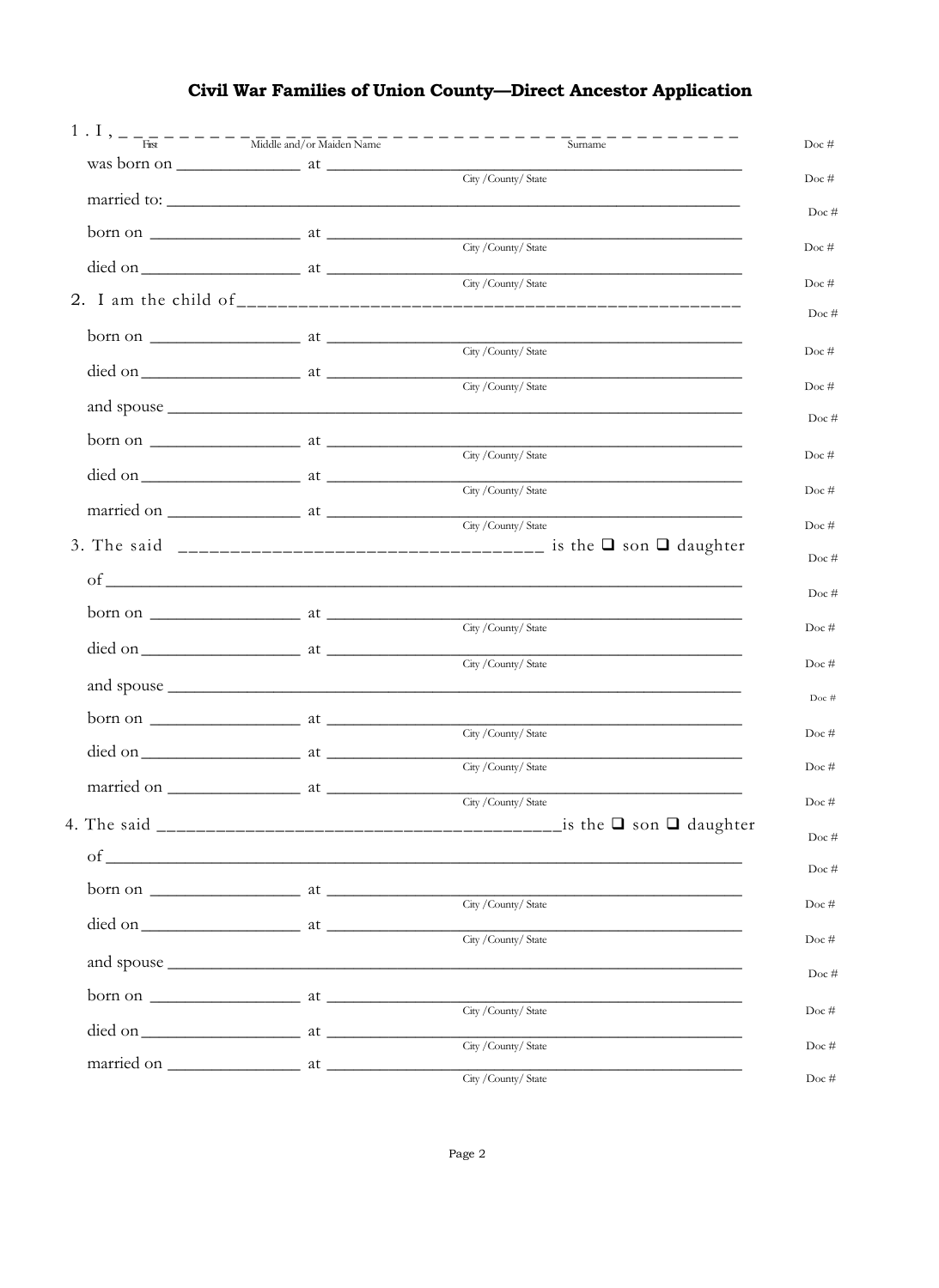#### Doc #  $\circ$  f Doc# City / County/ State  $Doc \#$ died on at the at the same at the same state of the same state of the same state of the same state of the same state of the same state of the same state of the same state of the same state of the same state of the same sta City / County/ State Doc# and spouse  $Doc#$ born on at City / County/ State  $Doc#$ City / County/ State  $Doc \#$ married on at City / County/ State  $Doc \#$ Doc #  $\sigma$ Doc# City / County/ State  $Doc \#$ died on  $\overline{\phantom{a}}$  at  $\overline{\phantom{a}}$ City / County/ State Doc # and spouse  $Doc#$  $born on \_$ City / County/ State  $Doc \#$ City / County/ State Doc # City / County/ State  $Doc#$ 7. The said \_  $\frac{1}{\sqrt{1-\frac{1}{2}}\sqrt{1-\frac{1}{2}}\sqrt{1-\frac{1}{2}}\sqrt{1-\frac{1}{2}}\sqrt{1-\frac{1}{2}}\sqrt{1-\frac{1}{2}}\sqrt{1-\frac{1}{2}}\sqrt{1-\frac{1}{2}}\sqrt{1-\frac{1}{2}}\sqrt{1-\frac{1}{2}}\sqrt{1-\frac{1}{2}}\sqrt{1-\frac{1}{2}}\sqrt{1-\frac{1}{2}}\sqrt{1-\frac{1}{2}}\sqrt{1-\frac{1}{2}}\sqrt{1-\frac{1}{2}}\sqrt{1-\frac{1}{2}}\sqrt{1-\frac{1}{2}}\sqrt{1-\frac{1}{2}}\sqrt{1-\frac$ Doc #  $\circ$  f  $Doc#$ City / County/ State Doc# City / County/ State Doc#  $\Gamma$ oc # City / County/ State  $Doc#$ City / County/ State Doc  $#$ City / County/ State  $Doc \#$  $Doc#$ Doc #  $born on$   $at$ City / County/ State Doc  $#$ died on at City / County/ State  $Doc \#$ Doc  $#$ born on at City / County/ State Doc  $#$ City / County/ State  $Doc$ # City / County/ State Doc #

### **Civil War Families of Union County-Direct Ancestor Application**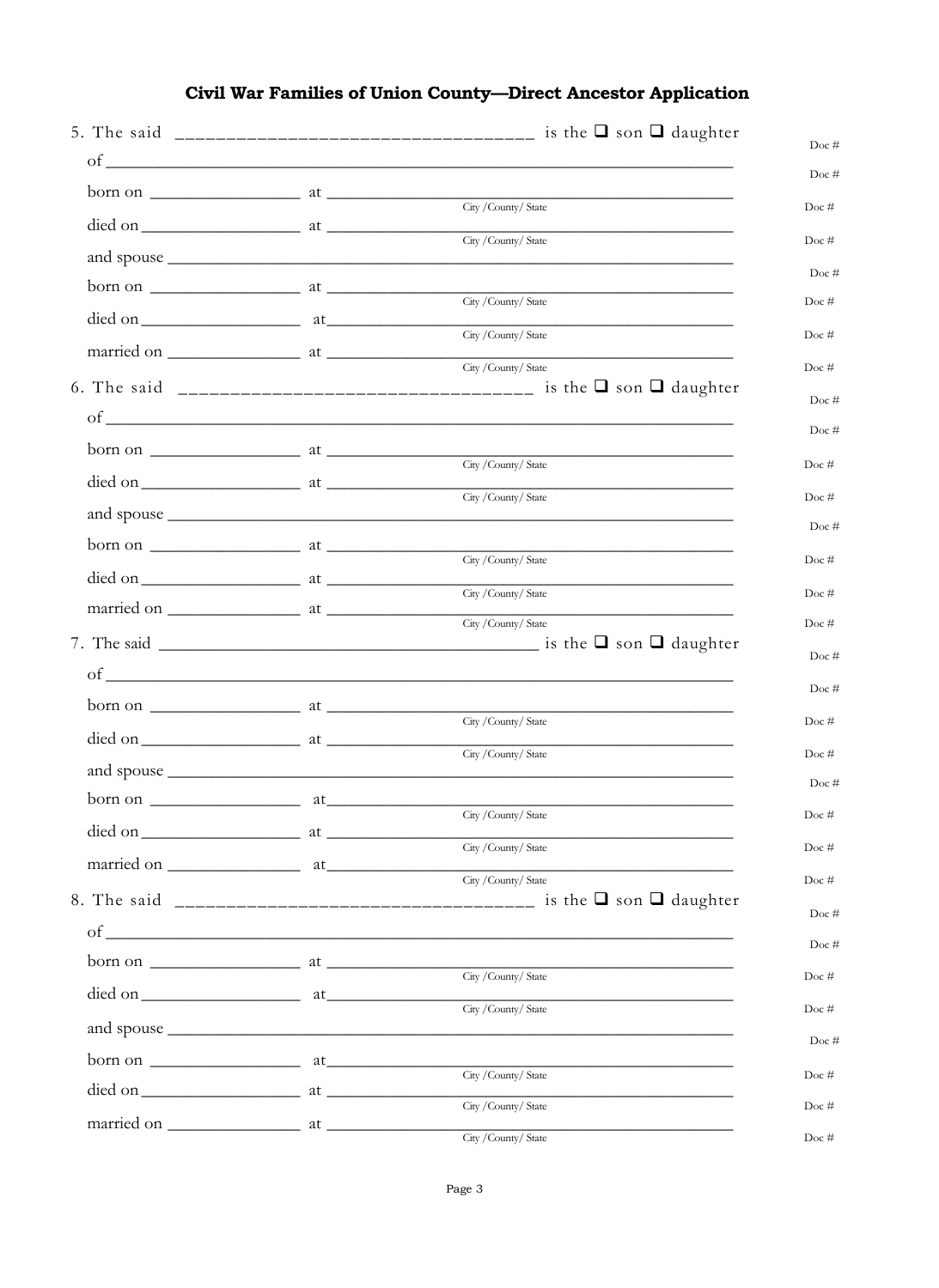## **Military Service Documentation—Direct Ancestor**

Please number and describe below the documentation of Civil War service for the direct ancestor(s) submitted on this application. When numbering, be sure not to repeat numbers used on the separate application Document List. **Please use a separate sheet for each ancestor listed on page one of this application.**

| Applicant's name | Date |
|------------------|------|
|                  |      |

| <b>Document</b><br><b>Number</b> | <b>Document Description</b><br>Please include a brief description of your document, i.e. John Smith pension file application. The document citation<br>must appear on the front of your submitted document. The document number must appear in the upper right-hand<br>corner of your submitted document and on any line of the application for which that document serves as proof. |
|----------------------------------|--------------------------------------------------------------------------------------------------------------------------------------------------------------------------------------------------------------------------------------------------------------------------------------------------------------------------------------------------------------------------------------|
|                                  |                                                                                                                                                                                                                                                                                                                                                                                      |
|                                  |                                                                                                                                                                                                                                                                                                                                                                                      |
|                                  |                                                                                                                                                                                                                                                                                                                                                                                      |
|                                  |                                                                                                                                                                                                                                                                                                                                                                                      |
|                                  |                                                                                                                                                                                                                                                                                                                                                                                      |
|                                  |                                                                                                                                                                                                                                                                                                                                                                                      |
|                                  |                                                                                                                                                                                                                                                                                                                                                                                      |
|                                  |                                                                                                                                                                                                                                                                                                                                                                                      |
|                                  |                                                                                                                                                                                                                                                                                                                                                                                      |
|                                  |                                                                                                                                                                                                                                                                                                                                                                                      |
|                                  |                                                                                                                                                                                                                                                                                                                                                                                      |
|                                  |                                                                                                                                                                                                                                                                                                                                                                                      |
|                                  |                                                                                                                                                                                                                                                                                                                                                                                      |
|                                  |                                                                                                                                                                                                                                                                                                                                                                                      |
|                                  |                                                                                                                                                                                                                                                                                                                                                                                      |
|                                  |                                                                                                                                                                                                                                                                                                                                                                                      |
|                                  |                                                                                                                                                                                                                                                                                                                                                                                      |
|                                  |                                                                                                                                                                                                                                                                                                                                                                                      |
|                                  |                                                                                                                                                                                                                                                                                                                                                                                      |
|                                  |                                                                                                                                                                                                                                                                                                                                                                                      |
|                                  |                                                                                                                                                                                                                                                                                                                                                                                      |
|                                  |                                                                                                                                                                                                                                                                                                                                                                                      |
|                                  |                                                                                                                                                                                                                                                                                                                                                                                      |
|                                  |                                                                                                                                                                                                                                                                                                                                                                                      |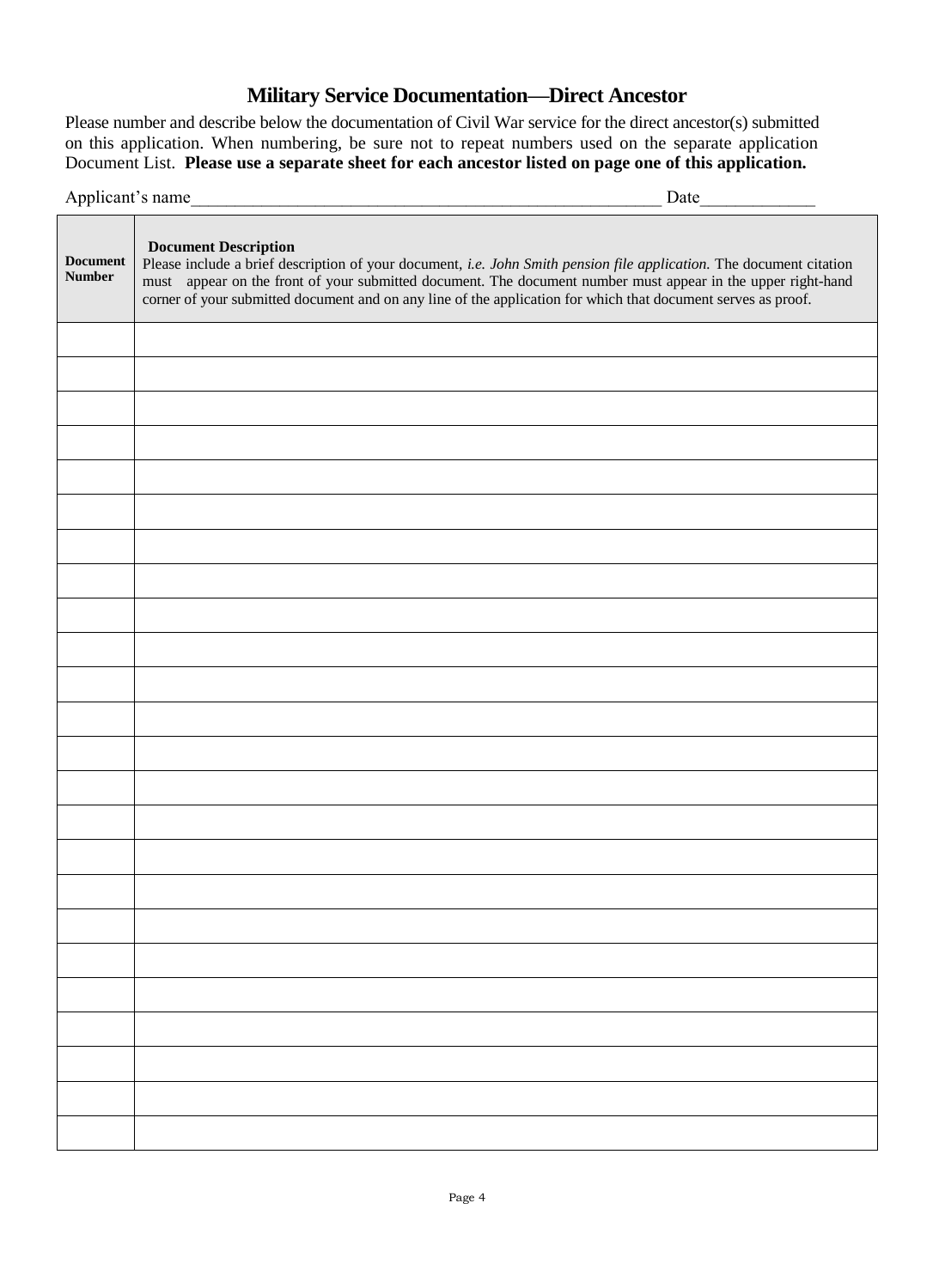| Document<br>Number | <b>Document Description</b> |
|--------------------|-----------------------------|
|                    |                             |
|                    |                             |
|                    |                             |
|                    |                             |
|                    |                             |
|                    |                             |
|                    |                             |
|                    |                             |
|                    |                             |
|                    |                             |
|                    |                             |
|                    |                             |
|                    |                             |
|                    |                             |
|                    |                             |
|                    |                             |
|                    |                             |
|                    |                             |
|                    |                             |
|                    |                             |
|                    |                             |
|                    |                             |
|                    |                             |
|                    |                             |
|                    |                             |
|                    |                             |
|                    |                             |
|                    |                             |
|                    |                             |
|                    |                             |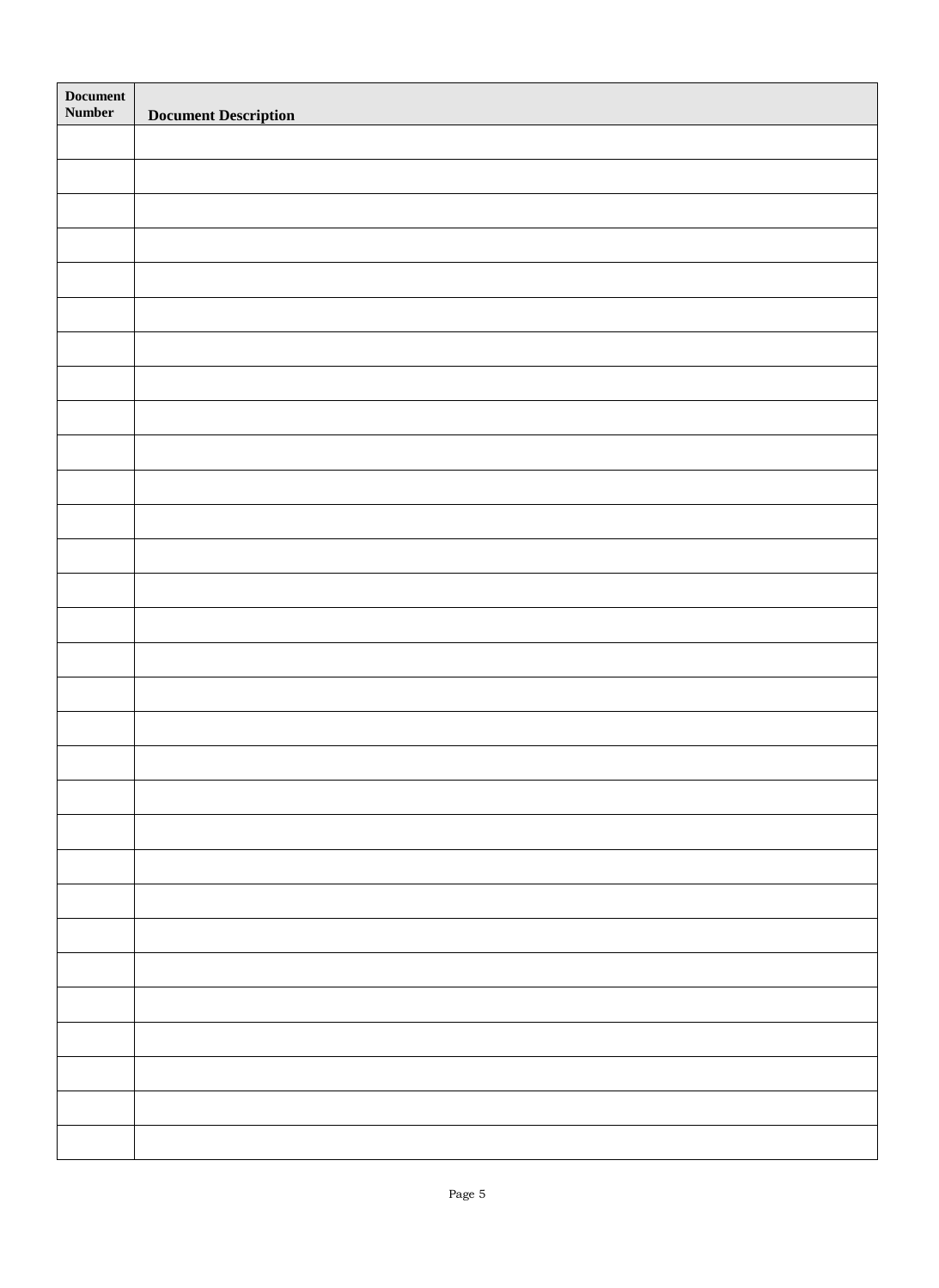## **Civil War Families of Union County—Collateral Relative Application**

Number 1 below is my collateral Civil War relative. Number 2 below is my direct ancestor who is the sibling of number 1.

| $I, \underline{\hspace{2cm}}$ |                                                                                                                                                                                                                                                                                                                                                                                                              |                                                                                                                                       | example manumber below. |
|-------------------------------|--------------------------------------------------------------------------------------------------------------------------------------------------------------------------------------------------------------------------------------------------------------------------------------------------------------------------------------------------------------------------------------------------------------|---------------------------------------------------------------------------------------------------------------------------------------|-------------------------|
| First                         | Middle and/or Maiden Name                                                                                                                                                                                                                                                                                                                                                                                    | Surname<br>Doc#<br>(When you have reached yourself on the application, please put that generation number in the space provided here.) |                         |
| 1.<br><b>First</b>            | Middle and/or Maiden Name Surname Doc #                                                                                                                                                                                                                                                                                                                                                                      |                                                                                                                                       |                         |
|                               | $born on$ $at$                                                                                                                                                                                                                                                                                                                                                                                               |                                                                                                                                       |                         |
|                               |                                                                                                                                                                                                                                                                                                                                                                                                              | City / County/ State                                                                                                                  | Doc#                    |
|                               |                                                                                                                                                                                                                                                                                                                                                                                                              | City / County/ State                                                                                                                  | Doc#                    |
|                               |                                                                                                                                                                                                                                                                                                                                                                                                              |                                                                                                                                       | Doc#                    |
|                               | born on $\frac{1}{\sqrt{1-\frac{1}{2}}\sqrt{1-\frac{1}{2}}\sqrt{1-\frac{1}{2}}\sqrt{1-\frac{1}{2}}\sqrt{1-\frac{1}{2}}\sqrt{1-\frac{1}{2}}\sqrt{1-\frac{1}{2}}\sqrt{1-\frac{1}{2}}\sqrt{1-\frac{1}{2}}\sqrt{1-\frac{1}{2}}\sqrt{1-\frac{1}{2}}\sqrt{1-\frac{1}{2}}\sqrt{1-\frac{1}{2}}\sqrt{1-\frac{1}{2}}\sqrt{1-\frac{1}{2}}\sqrt{1-\frac{1}{2}}\sqrt{1-\frac{1}{2}}\sqrt{1-\frac{1}{2}}\sqrt{1-\frac{1}{$ | City / County/ State                                                                                                                  | Doc#                    |
|                               | $\det$ on $\frac{1}{\det}$ at $\frac{1}{\det}$                                                                                                                                                                                                                                                                                                                                                               | City / County/ State                                                                                                                  | Doc#                    |
|                               |                                                                                                                                                                                                                                                                                                                                                                                                              | City / County/ State                                                                                                                  | Doc#                    |
|                               |                                                                                                                                                                                                                                                                                                                                                                                                              | The said $\Box$ was the $\Box$ brother $\Box$ sister                                                                                  | $Doc \#$                |
| $2.$ of<br>Direct Ancestor    |                                                                                                                                                                                                                                                                                                                                                                                                              |                                                                                                                                       | Doc#                    |
|                               |                                                                                                                                                                                                                                                                                                                                                                                                              |                                                                                                                                       |                         |
|                               |                                                                                                                                                                                                                                                                                                                                                                                                              |                                                                                                                                       | Doc#                    |
|                               |                                                                                                                                                                                                                                                                                                                                                                                                              |                                                                                                                                       | Doc#                    |
|                               |                                                                                                                                                                                                                                                                                                                                                                                                              |                                                                                                                                       | Doc#                    |
|                               | $\frac{1}{2}$ born on $\frac{1}{2}$ at $\frac{1}{2}$                                                                                                                                                                                                                                                                                                                                                         | City / County/ State                                                                                                                  | Doc#                    |
|                               | $\det$ on $\frac{1}{\det}$ on $\frac{1}{\det}$ at $\frac{1}{\det}$                                                                                                                                                                                                                                                                                                                                           | City / County/ State                                                                                                                  | Doc#                    |
|                               |                                                                                                                                                                                                                                                                                                                                                                                                              | --------------------------<br>City / County/ State                                                                                    | Doc#                    |
|                               |                                                                                                                                                                                                                                                                                                                                                                                                              | 3. The couple listed in #2 were the parents of __________________________________                                                     | $Doc \#$                |
|                               | born on $\frac{1}{\sqrt{1-\frac{1}{2}}}\$ at $\frac{1}{\sqrt{1-\frac{1}{2}}}\$                                                                                                                                                                                                                                                                                                                               | City / County/ State                                                                                                                  |                         |
|                               | died on a later at a later and the city/County/State                                                                                                                                                                                                                                                                                                                                                         |                                                                                                                                       | Doc $#$                 |
|                               |                                                                                                                                                                                                                                                                                                                                                                                                              |                                                                                                                                       | Doc#                    |
|                               |                                                                                                                                                                                                                                                                                                                                                                                                              |                                                                                                                                       | Doc#                    |
|                               |                                                                                                                                                                                                                                                                                                                                                                                                              |                                                                                                                                       | Doc $#$                 |
|                               |                                                                                                                                                                                                                                                                                                                                                                                                              |                                                                                                                                       | Doc $#$                 |
|                               |                                                                                                                                                                                                                                                                                                                                                                                                              | City / County/ State                                                                                                                  | Doc#                    |
|                               |                                                                                                                                                                                                                                                                                                                                                                                                              | 4. The couple listed in #3 were the parents of __________________________________                                                     | Doc#                    |
|                               | $born on _______ at _______$                                                                                                                                                                                                                                                                                                                                                                                 | City / County/ State                                                                                                                  | Doc#                    |
|                               |                                                                                                                                                                                                                                                                                                                                                                                                              |                                                                                                                                       |                         |
|                               |                                                                                                                                                                                                                                                                                                                                                                                                              |                                                                                                                                       | Doc#                    |
|                               |                                                                                                                                                                                                                                                                                                                                                                                                              |                                                                                                                                       | Doc#                    |
|                               |                                                                                                                                                                                                                                                                                                                                                                                                              |                                                                                                                                       | Doc#                    |
|                               |                                                                                                                                                                                                                                                                                                                                                                                                              | City / County/ State                                                                                                                  | Doc#                    |
|                               |                                                                                                                                                                                                                                                                                                                                                                                                              | City / County/ State                                                                                                                  | Doc#                    |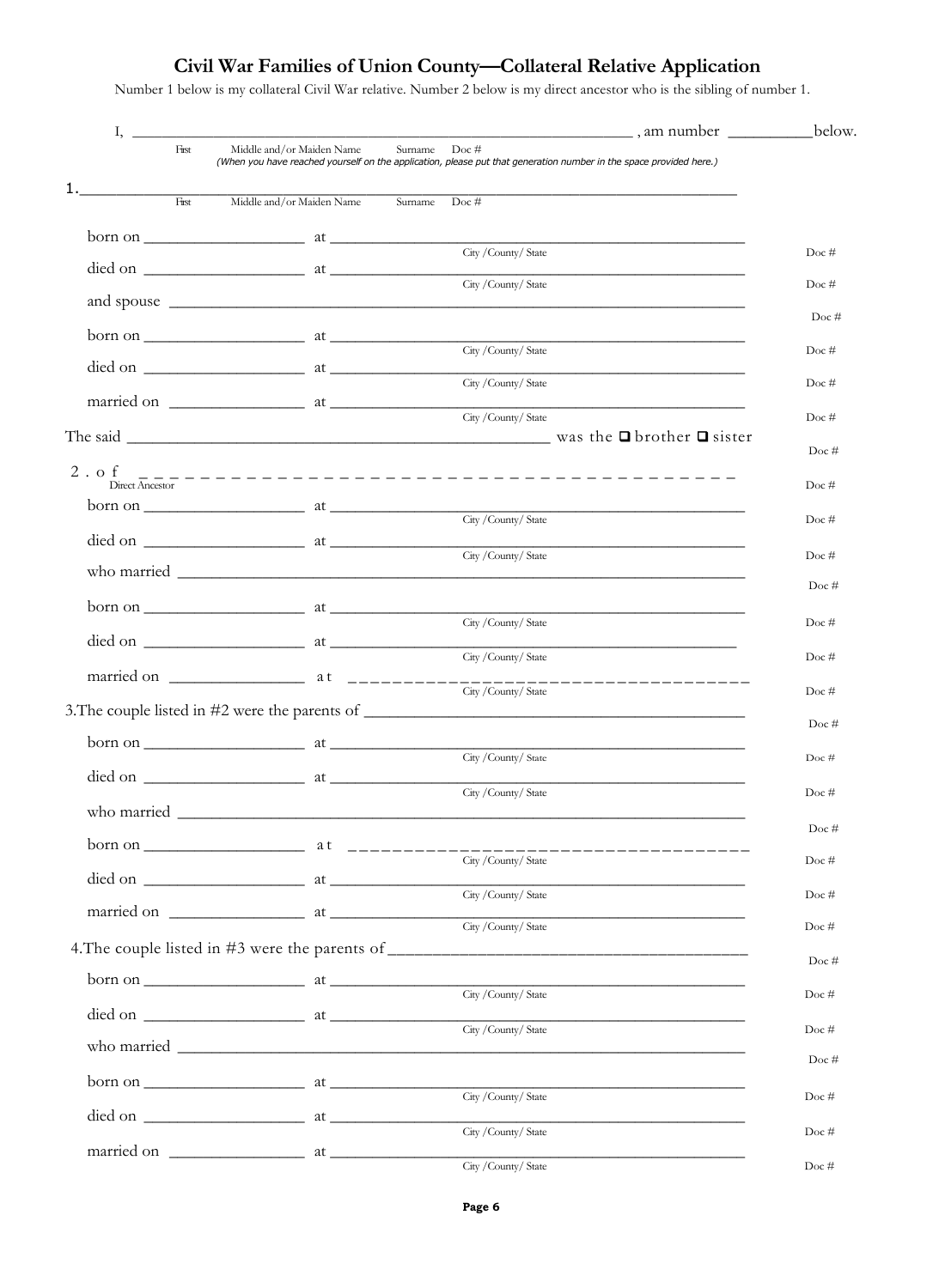## **Civil War Families of Union County—Collateral Relative Application**

|              | $born on _______ at _______$                                                                                                                                                                                                                                                                                                                                                                                 |                                                                                                                                                                                                                                                                                                                                                       | Doc#     |
|--------------|--------------------------------------------------------------------------------------------------------------------------------------------------------------------------------------------------------------------------------------------------------------------------------------------------------------------------------------------------------------------------------------------------------------|-------------------------------------------------------------------------------------------------------------------------------------------------------------------------------------------------------------------------------------------------------------------------------------------------------------------------------------------------------|----------|
|              |                                                                                                                                                                                                                                                                                                                                                                                                              | City / County/ State                                                                                                                                                                                                                                                                                                                                  | Doc#     |
|              |                                                                                                                                                                                                                                                                                                                                                                                                              |                                                                                                                                                                                                                                                                                                                                                       | Doc#     |
|              |                                                                                                                                                                                                                                                                                                                                                                                                              |                                                                                                                                                                                                                                                                                                                                                       | Doc $#$  |
|              | $born on$ $at$                                                                                                                                                                                                                                                                                                                                                                                               | City / County/ State                                                                                                                                                                                                                                                                                                                                  | Doc#     |
|              |                                                                                                                                                                                                                                                                                                                                                                                                              | City / County/ State                                                                                                                                                                                                                                                                                                                                  | Doc#     |
|              |                                                                                                                                                                                                                                                                                                                                                                                                              | City / County/ State                                                                                                                                                                                                                                                                                                                                  | Doc#     |
|              |                                                                                                                                                                                                                                                                                                                                                                                                              |                                                                                                                                                                                                                                                                                                                                                       |          |
|              |                                                                                                                                                                                                                                                                                                                                                                                                              |                                                                                                                                                                                                                                                                                                                                                       | $Doc \#$ |
|              |                                                                                                                                                                                                                                                                                                                                                                                                              | City / County/ State                                                                                                                                                                                                                                                                                                                                  | Doc#     |
|              |                                                                                                                                                                                                                                                                                                                                                                                                              | City / County/ State                                                                                                                                                                                                                                                                                                                                  | Doc#     |
|              |                                                                                                                                                                                                                                                                                                                                                                                                              |                                                                                                                                                                                                                                                                                                                                                       | Doc#     |
|              |                                                                                                                                                                                                                                                                                                                                                                                                              | City / County/ State                                                                                                                                                                                                                                                                                                                                  | Doc#     |
|              |                                                                                                                                                                                                                                                                                                                                                                                                              | City / County/ State                                                                                                                                                                                                                                                                                                                                  | Doc#     |
|              |                                                                                                                                                                                                                                                                                                                                                                                                              | City / County/ State                                                                                                                                                                                                                                                                                                                                  | Doc#     |
|              |                                                                                                                                                                                                                                                                                                                                                                                                              | 7. The couple listed in #6 were the parents of __________________________________                                                                                                                                                                                                                                                                     |          |
|              | $born on _______ at _______$                                                                                                                                                                                                                                                                                                                                                                                 |                                                                                                                                                                                                                                                                                                                                                       | Doc#     |
|              |                                                                                                                                                                                                                                                                                                                                                                                                              | City / County/ State<br>$\det$ on $\frac{1}{\det}$ at $\frac{1}{\det}$ at $\frac{1}{\det}$ at $\frac{1}{\det}$ at $\frac{1}{\det}$ at $\frac{1}{\det}$ at $\frac{1}{\det}$ at $\frac{1}{\det}$ at $\frac{1}{\det}$ at $\frac{1}{\det}$ at $\frac{1}{\det}$ at $\frac{1}{\det}$ at $\frac{1}{\det}$ at $\frac{1}{\det}$ at $\frac{1}{\det}$ at $\frac$ | $Doc \#$ |
|              |                                                                                                                                                                                                                                                                                                                                                                                                              | City / County/ State                                                                                                                                                                                                                                                                                                                                  | Doc#     |
|              |                                                                                                                                                                                                                                                                                                                                                                                                              |                                                                                                                                                                                                                                                                                                                                                       | $Doc \#$ |
|              |                                                                                                                                                                                                                                                                                                                                                                                                              | City / County/ State                                                                                                                                                                                                                                                                                                                                  | Doc#     |
|              | died on $\frac{1}{\sqrt{1-\frac{1}{2}}\sqrt{1-\frac{1}{2}}\sqrt{1-\frac{1}{2}}\sqrt{1-\frac{1}{2}}\sqrt{1-\frac{1}{2}}\sqrt{1-\frac{1}{2}}\sqrt{1-\frac{1}{2}}\sqrt{1-\frac{1}{2}}\sqrt{1-\frac{1}{2}}\sqrt{1-\frac{1}{2}}\sqrt{1-\frac{1}{2}}\sqrt{1-\frac{1}{2}}\sqrt{1-\frac{1}{2}}\sqrt{1-\frac{1}{2}}\sqrt{1-\frac{1}{2}}\sqrt{1-\frac{1}{2}}\sqrt{1-\frac{1}{2}}\sqrt{1-\frac{1}{2}}\sqrt{1-\frac{1}{$ | City / County/ State                                                                                                                                                                                                                                                                                                                                  | Doc#     |
| married on _ | $\frac{1}{\sqrt{1-\frac{1}{2}}}$ at                                                                                                                                                                                                                                                                                                                                                                          | City / County/ State                                                                                                                                                                                                                                                                                                                                  | Doc#     |
|              |                                                                                                                                                                                                                                                                                                                                                                                                              | 8. The couple listed in #7 were the parents of __________________________________                                                                                                                                                                                                                                                                     |          |
|              |                                                                                                                                                                                                                                                                                                                                                                                                              |                                                                                                                                                                                                                                                                                                                                                       | $Doc \#$ |
|              |                                                                                                                                                                                                                                                                                                                                                                                                              |                                                                                                                                                                                                                                                                                                                                                       | Doc#     |
|              |                                                                                                                                                                                                                                                                                                                                                                                                              | City / County/ State                                                                                                                                                                                                                                                                                                                                  | Doc#     |
|              |                                                                                                                                                                                                                                                                                                                                                                                                              |                                                                                                                                                                                                                                                                                                                                                       | Doc#     |
|              | $\frac{1}{\text{Otry}/\text{Country}/\text{State}}$                                                                                                                                                                                                                                                                                                                                                          |                                                                                                                                                                                                                                                                                                                                                       | Doc#     |
|              | died on $\frac{1}{\sqrt{1-\frac{1}{2}}\sqrt{1-\frac{1}{2}}\sqrt{1-\frac{1}{2}}\sqrt{1-\frac{1}{2}}\sqrt{1-\frac{1}{2}}\sqrt{1-\frac{1}{2}}\sqrt{1-\frac{1}{2}}\sqrt{1-\frac{1}{2}}\sqrt{1-\frac{1}{2}}\sqrt{1-\frac{1}{2}}\sqrt{1-\frac{1}{2}}\sqrt{1-\frac{1}{2}}\sqrt{1-\frac{1}{2}}\sqrt{1-\frac{1}{2}}\sqrt{1-\frac{1}{2}}\sqrt{1-\frac{1}{2}}\sqrt{1-\frac{1}{2}}\sqrt{1-\frac{1}{2}}\sqrt{1-\frac{1}{$ | City / County/ State                                                                                                                                                                                                                                                                                                                                  | Doc $\#$ |
|              |                                                                                                                                                                                                                                                                                                                                                                                                              |                                                                                                                                                                                                                                                                                                                                                       |          |
|              |                                                                                                                                                                                                                                                                                                                                                                                                              | City / County/ State                                                                                                                                                                                                                                                                                                                                  | Doc#     |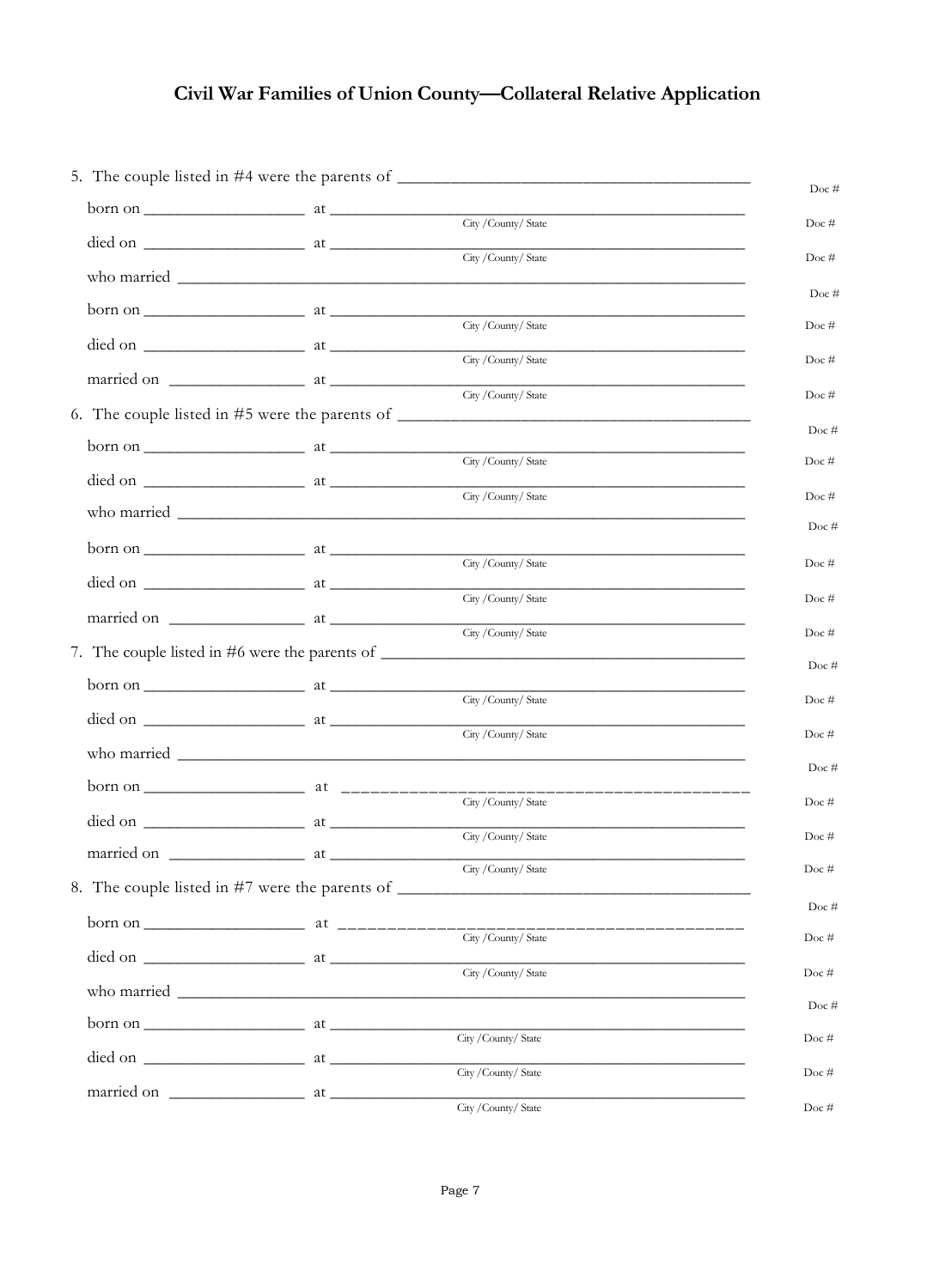## **Military Service Documentation—Collateral Relative**

Please number and describe below the documentation of Civil War service for the direct ancestor(s) submitted on this application. When numbering, be sure not to repeat numbers used on the separate application Document List. **Please use a separate sheet for each collateral relative listed on page one of this application.**

|                                  | Applicant's name<br>$\frac{\text{Date}}{\text{Date}}$                                                                                                                                                                                                                                                                                                                                |
|----------------------------------|--------------------------------------------------------------------------------------------------------------------------------------------------------------------------------------------------------------------------------------------------------------------------------------------------------------------------------------------------------------------------------------|
| <b>Document</b><br><b>Number</b> | <b>Document Description</b><br>Please include a brief description of your document, i.e. John Smith pension file application. The document citation<br>must appear on the front of your submitted document. The document number must appear in the upper right-hand<br>corner of your submitted document and on any line of the application for which that document serves as proof. |
|                                  |                                                                                                                                                                                                                                                                                                                                                                                      |
|                                  |                                                                                                                                                                                                                                                                                                                                                                                      |
|                                  |                                                                                                                                                                                                                                                                                                                                                                                      |
|                                  |                                                                                                                                                                                                                                                                                                                                                                                      |
|                                  |                                                                                                                                                                                                                                                                                                                                                                                      |
|                                  |                                                                                                                                                                                                                                                                                                                                                                                      |
|                                  |                                                                                                                                                                                                                                                                                                                                                                                      |
|                                  |                                                                                                                                                                                                                                                                                                                                                                                      |
|                                  |                                                                                                                                                                                                                                                                                                                                                                                      |
|                                  |                                                                                                                                                                                                                                                                                                                                                                                      |
|                                  |                                                                                                                                                                                                                                                                                                                                                                                      |
|                                  |                                                                                                                                                                                                                                                                                                                                                                                      |
|                                  |                                                                                                                                                                                                                                                                                                                                                                                      |
|                                  |                                                                                                                                                                                                                                                                                                                                                                                      |
|                                  |                                                                                                                                                                                                                                                                                                                                                                                      |
|                                  |                                                                                                                                                                                                                                                                                                                                                                                      |
|                                  |                                                                                                                                                                                                                                                                                                                                                                                      |
|                                  |                                                                                                                                                                                                                                                                                                                                                                                      |
|                                  |                                                                                                                                                                                                                                                                                                                                                                                      |
|                                  |                                                                                                                                                                                                                                                                                                                                                                                      |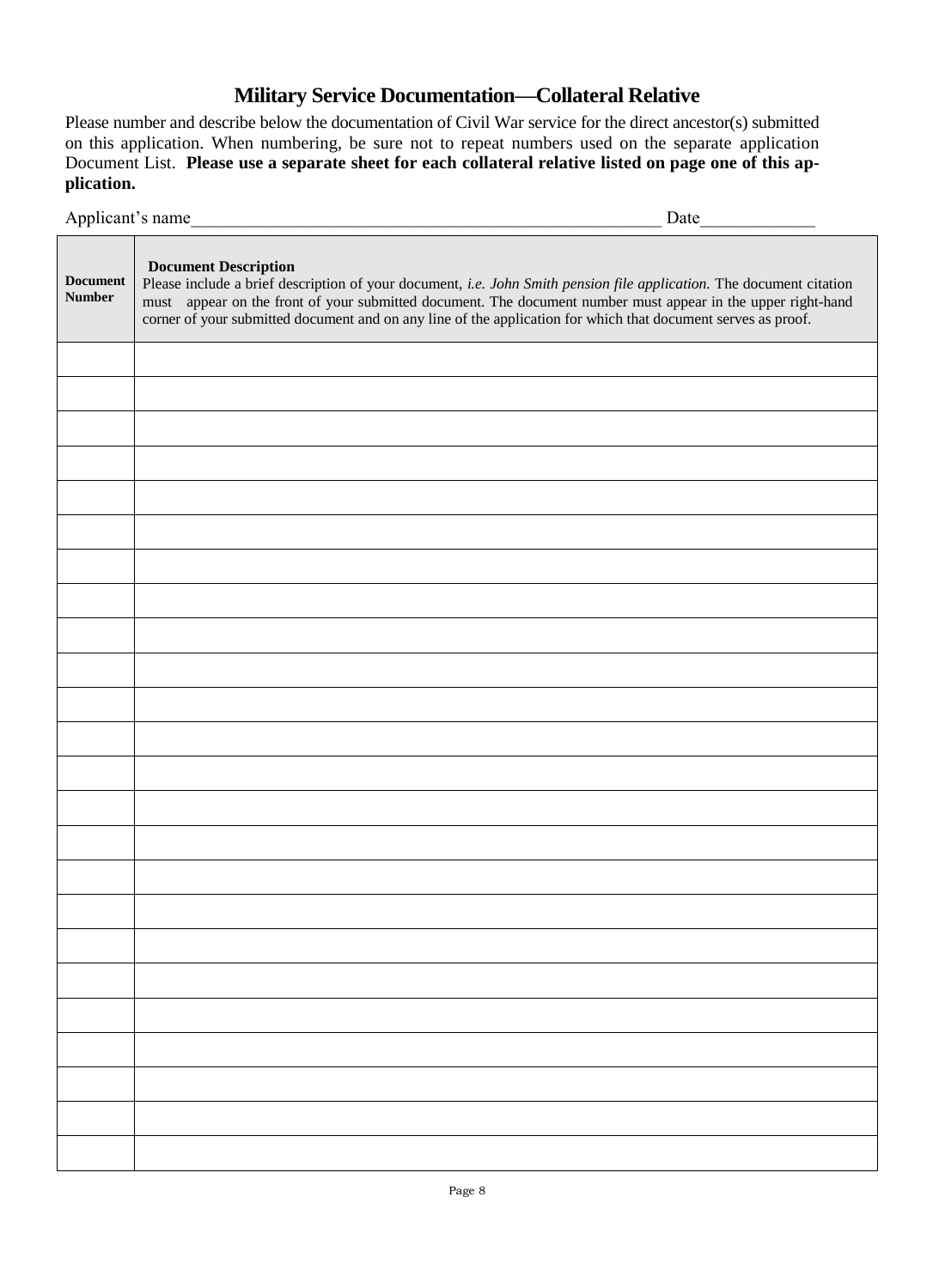# **Military Service Documentation—Collateral Relative**

| <b>Document</b><br>Number | <b>Document Description</b> |
|---------------------------|-----------------------------|
|                           |                             |
|                           |                             |
|                           |                             |
|                           |                             |
|                           |                             |
|                           |                             |
|                           |                             |
|                           |                             |
|                           |                             |
|                           |                             |
|                           |                             |
|                           |                             |
|                           |                             |
|                           |                             |
|                           |                             |
|                           |                             |
|                           |                             |
|                           |                             |
|                           |                             |
|                           |                             |
|                           |                             |
|                           |                             |
|                           |                             |
|                           |                             |
|                           |                             |
|                           |                             |
|                           |                             |
|                           |                             |
|                           |                             |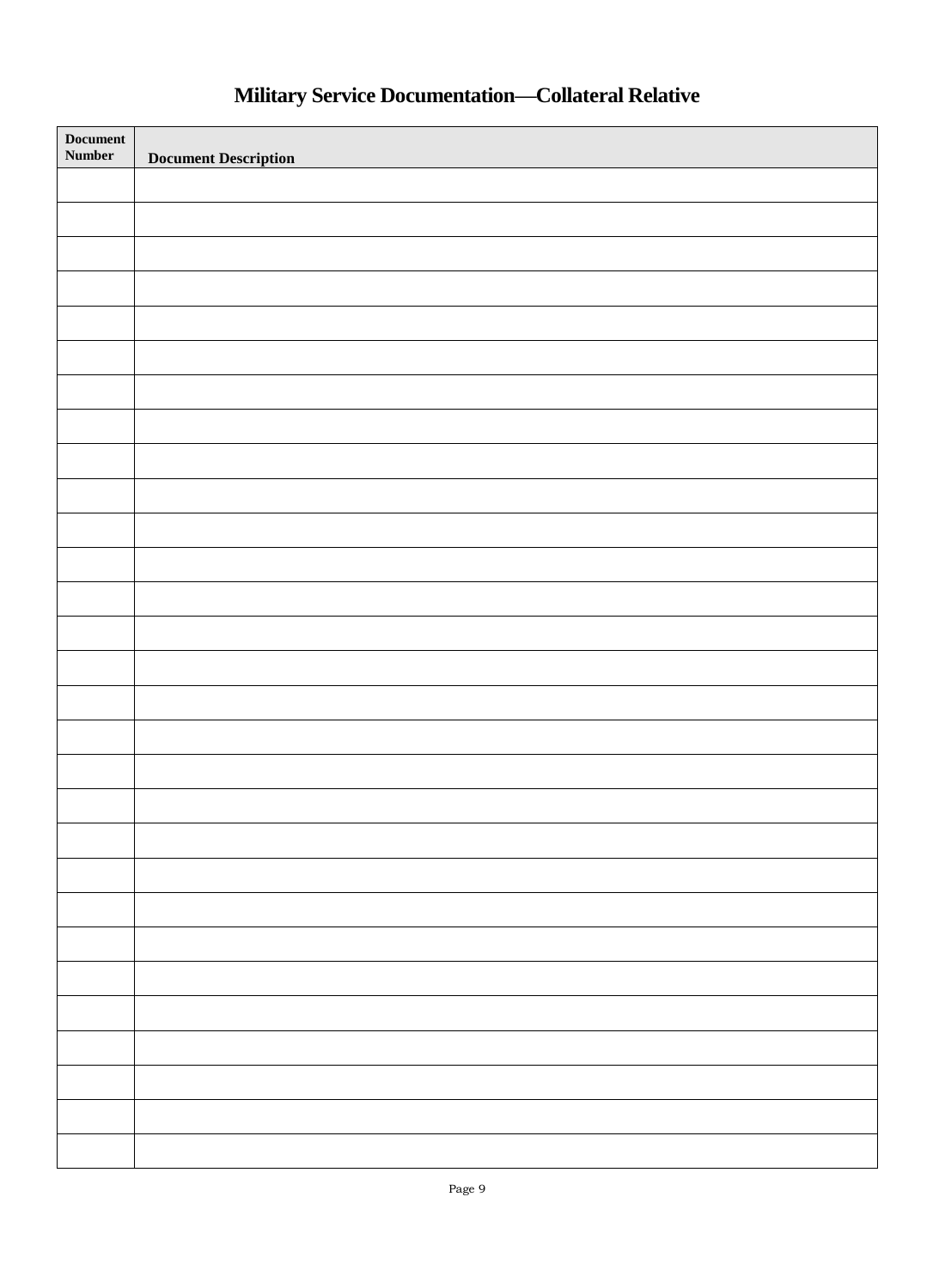## **Civil War Families of Union County, Ohio**

### **INSRUCTIONS TO THE APPLICANT**, **SPECIFICATIONS AND RULES OF EVIDENCE**

### **Instructions to Applicant:**

Please read **Lineage Society Rules and Application Procedures** before completing and submitting this application. Do not write in shaded areas. Fill in sections on this page. Document your direct ancestor and/or collateral lines on the Direct Ancestor and/or Collateral Relative forms provided. Type or hand-print all information. On the separate "Document List," list proof documents that accompany the application. Write specific document number(s) at the end of each application line to indicate source(s) of information. A typed, numbered list of source documents may be substituted for the Document List page. List military service documentation in the spaces provided at the end of the Direct Ancestor and/or Collateral Relative sections.

Any new or supplementary applicant must be a current member of the Union County Chapter of The Ohio Genealogical Society. A non-refundable \$15 application fee must accompany the initial application. *There is no fee for supplemental applications.* The application and accompanying documents become the property of the Union County Chapter of The Ohio Genealogical Society.

**Your application will be reviewed by the certification committee. They may request further information before approving your application. If so, your application will be held until additional information is supplied.**

**When you are satisfied that all the information is correct and supported by suitable proof fill out the official form. Make copies of the completed application and all materials to be submitted for your files. Mail application(s) and fees to**:

### **The Union County Chapter, OGS P. O. Box 438 Marysville, OH 43040-0438**

### **Specifications:**

Any member of the Union County Genealogical Society, OGS Chapter, Inc., who is a direct descendent, or a collateral descendent, of any person who served in the Civil War, for the Union or the Confederacy, is eligible to become a member of the Civil War Families of Union County, Ohio. The person must have lived in or served in Union County at some time. Service does not have to have occurred in Ohio. "Squirrel Hunter" and "Spies", male or female, are also eligible.

You must submit an application and the documents that prove the relationship. There must be documentation for each generation, including yours, your parents, grandparents, etc.

Approval will come from the Civil War Families of Union County, Ohio committee. A \$5.00 fee will be charged for replacement certificate or pin.

### **Rules of Evidence**

#### PLEASE TAKE THE TIME TO READ AND BECOME FAMILIAR WITH THESE RULES. FOLLOW THEM CAREFULLY WHEN YOU PREPARE YOUR PAPERS.

- 1. The nature of the evidence submitted as proof in all applications shall be sufficient to prove that the applicant is directly descended from the Civil War ancestor(s), or a collateral relative who shares the same direct line.
- 2. Documentation **must** be provided for each date listed, even if only an approximation (i.e. born c. 1780-1790 as per 1830 census.
- 3. **Primary** or collateral evidence from vital statistics, courthouse or other government records, church records, school records, etc., are usually considered excellent proof.
- 4. **Secondary** evidence such as census records, newspaper clippings, old letters, Bible or other family records, contemporary to the facts reported are considered almost as credible.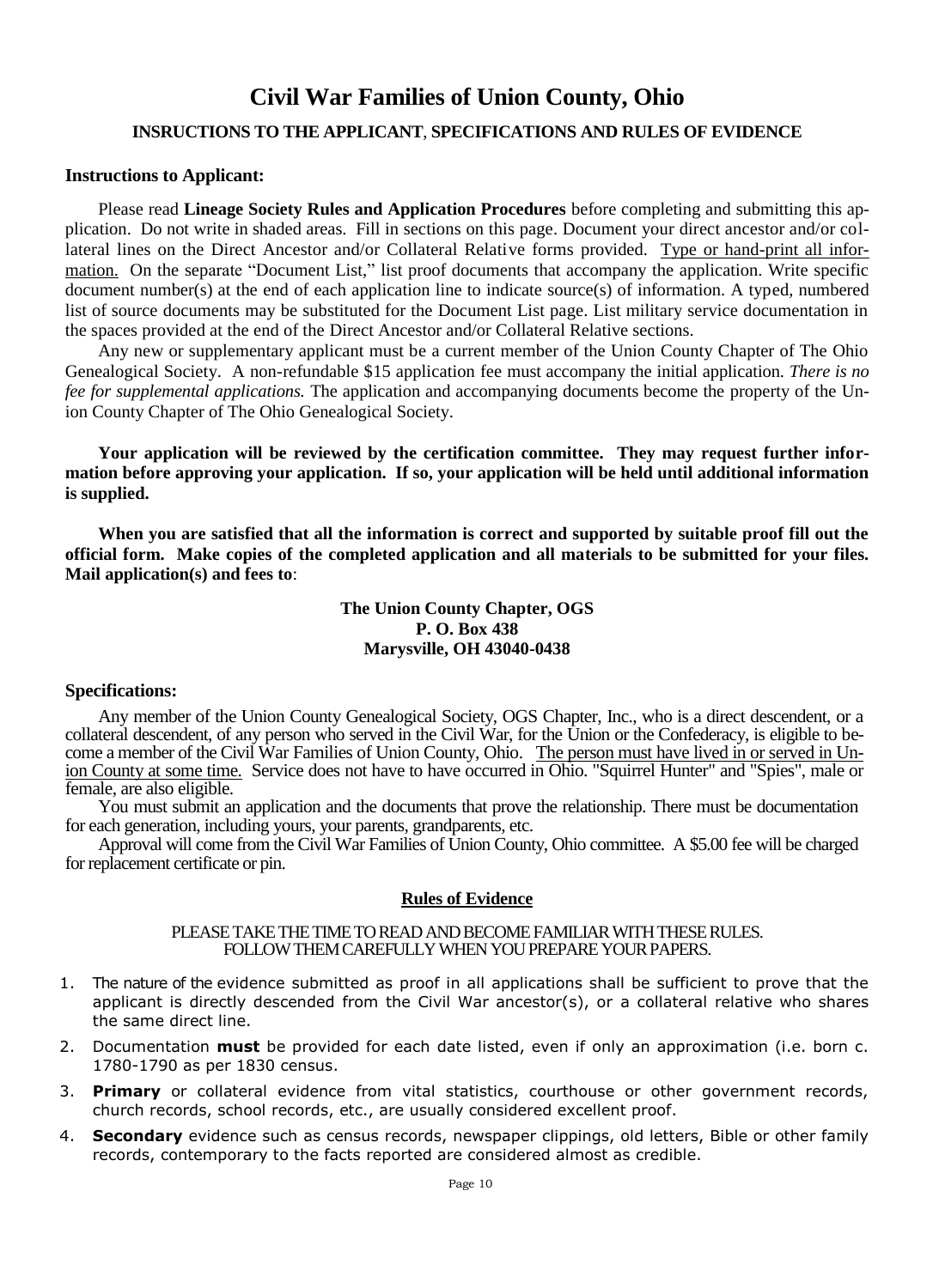- 5. Circumstantial evidence, implied facts or hearsay are **NOT** accepted as proof unless backed up by primary or secondary evidence.
- 6. Oral, written, or published family traditions may be wrong and are not accepted as proof.
- 7. Printed or manuscript genealogies, genealogical records or compilations, family group sheets and charts, family reunion records and similar material are not considered proof. Unsupported information form an amateur or a professional genealogist is not acceptable including such records printed in any genealogical, historical, online publication/database.
- 8. Lineage papers, accepted or unaccepted, from other patriotic or hereditary societies by themselves are not considered proof. The document copies which were used to prove the lineage might be considered proof if they follow these rules.
- 9. Material authored by the applicant or a member of his or her family cannot be considered as proof.
- 10. Documents used as proof must, either alone or in conjunction with other acceptable documents, actually state the fact being proved.

Examples of implied proof which are **NOT** acceptable are:

- A. Unnamed individuals in court records as "heirs" or "heirs-at-law" unless it is known that the applicable laws at the time included only bloodline descendants.
- B. Census records which show the name of the head of the family only, along with numbers of family members or others by age group, prove only the family head is actually named. Next door or close neighbors on a census or tax record do not prove any relationship by themselves.
- C. A father is not proved as being in an area just because his child was born there. The birth only proves the mother was there!
- D. Blood descent is not necessarily proved by owning the same land as an earlier owner by the same name, whether the land was inherited or purchased.
- 11. Documents written or printed in a foreign language must be accompanied by a translation into English and the translation certified as a "true translation: by the translator (not the applicant or a family member).
- 12. Old letters or family records can be accepted as proof for only the facts that the writer could logically know as contemporary knowledge. Identification of the writer and the date is necessary.
- 13. Land or tax records are acceptable only if they specify that the individual resided within the present day boundaries of Union County.
- 14. Female ancestors much be identified by their maiden name and any "also known as" names used while serving in the Civil War (i.e. Mrs. Constance (Abbott) Smith might have been known as "Lillie Valley" while serving as a spy.)
- 15. A direct line from the applicant to the Civil War ancestor must be proved at every step. When proving a collateral relative a direct line from the applicant to the parents of the collateral relative (remember that your direct ancestor is the brother or sister of the collateral relative).
- 16. All proof documents must state their source. Proof is required for each date listed. Bible records must include a photocopy of the title page with publication date and current owner's name and address.
- 17. Typed, handwritten, or printed copies of original documents must be certified as a "TRUE COPY" by a courthouse or other official. An applicant or member of his or her family cannot certify a document as a "TRUE COPY". Photocopies of original documents are acceptable "as copied" if there are no changes to the original.
- 18. Married female applicants must include a copy of their marriage record to prove their change of name.
- 19. Photocopies of tombstones are acceptable for proof of birth and death dates and for relationships actually stated **on the stone**. Published compilations or tombstone readings are acceptable if no additional information has been added that is not actually on the stone.
- 20. **Remember**, a statement is not necessarily true just because it is in print or on the internet.